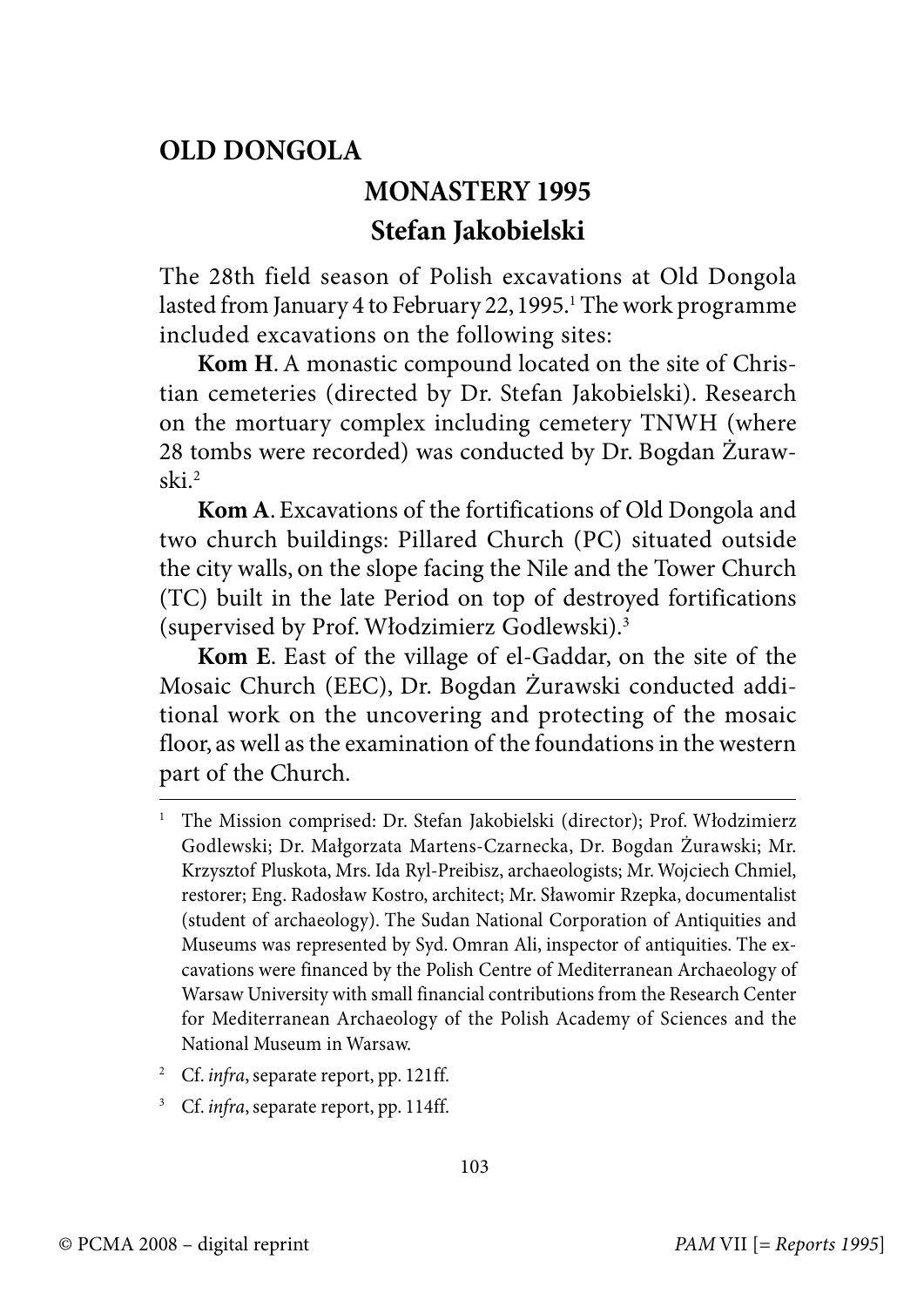

Fig. 1. The Monastic compound on Kom H at Old Dongola  $NE =$ Northeastern Service Area,  $N =$  North Building (hospice?),  $NW =$ Northwestern Section (Commemorative and Residential Complex),  $SW =$  Southwestern Building; S = Hermitage of single monk, C =  $Church, TNWH = Northwestern$  Cemetery;  $TWH = Western$ **Cemetery**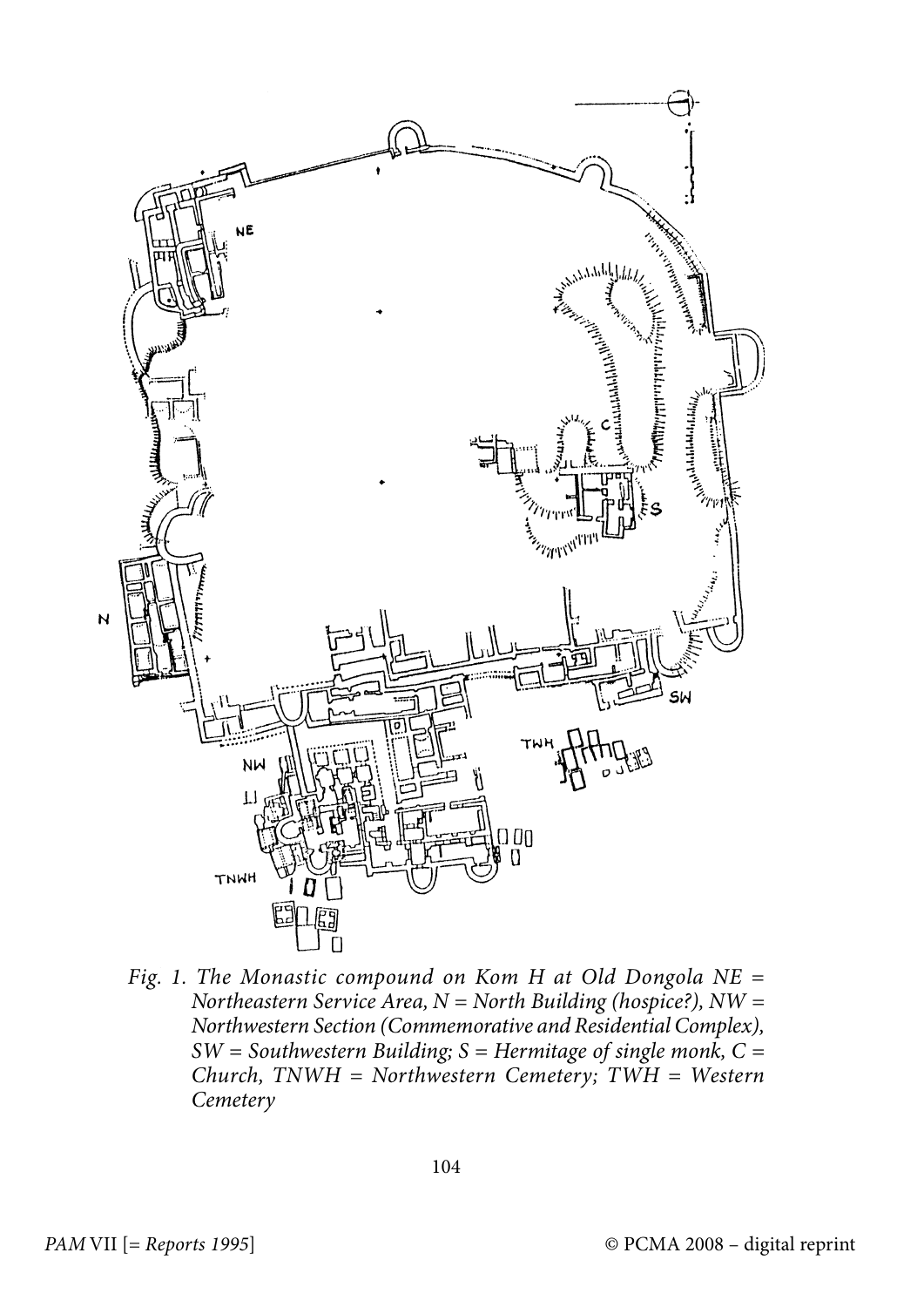## **KOM H, SITE NW**

The northwestern section of the monastic complex, excavated since 1991/92,<sup>4</sup> reveals a complicated plan, which is the result of both consecutive rebuilding and westward expansion of the chief monastery buildings beyond the enclosure wall with semicircular towers (Fig. 1).

The original layout of the buildings is evidently earlier than the 10th century and can partly be reconstructed on the grounds of existing remains of walls in the upper strata of the fill. Gradual expansion of building activity to the west did not take place before the 11th century. In the 12th century, the development of the mortuary and commemorative complex gave the western extension of the Monastery its final shape.

Work in the 1995 season was focused mostly on distinguishing and dating the individual parts of the NW complex in order to prepare the ground for further methodical exploration of the site. Excavations and trial trenches were dug here, and the tops of walls, which protruded on the surface, were cleared on a large area in the highest part of the Kom.

Two individual buildings, code-named NW-N, NW-S, were singled out in the section of the Monastery's NW complex excavated this season (Figs 2,3). Both are earlier than the 12th century, and were erected outside the former western facade of the alleged main monastery building (NW-E) located in this part of the compound.

The Northern Building (NW-N) is of nearly square plan (9 x 0.3 m), most probably storeyed, and comprises nine rooms. A U-shaped corridor enclosed the main block of rooms. The southern section of the corridor, which is connected with the western gate, separated

<sup>4</sup> Cf. S. Jakobielski, PAM IV 1992 (1993), 102-106; PAM V 1993 (1994), 115-126; PAMVI 1994 (1995), pp. 84-92; id., Monastery of the Holy Trinity at Old Dongola - a short archaeological report [in:] The Spirituality of Ancient Monasticism. Acts of the International Colloquium, Kraków-Tyniec 1995, pp. 36-45.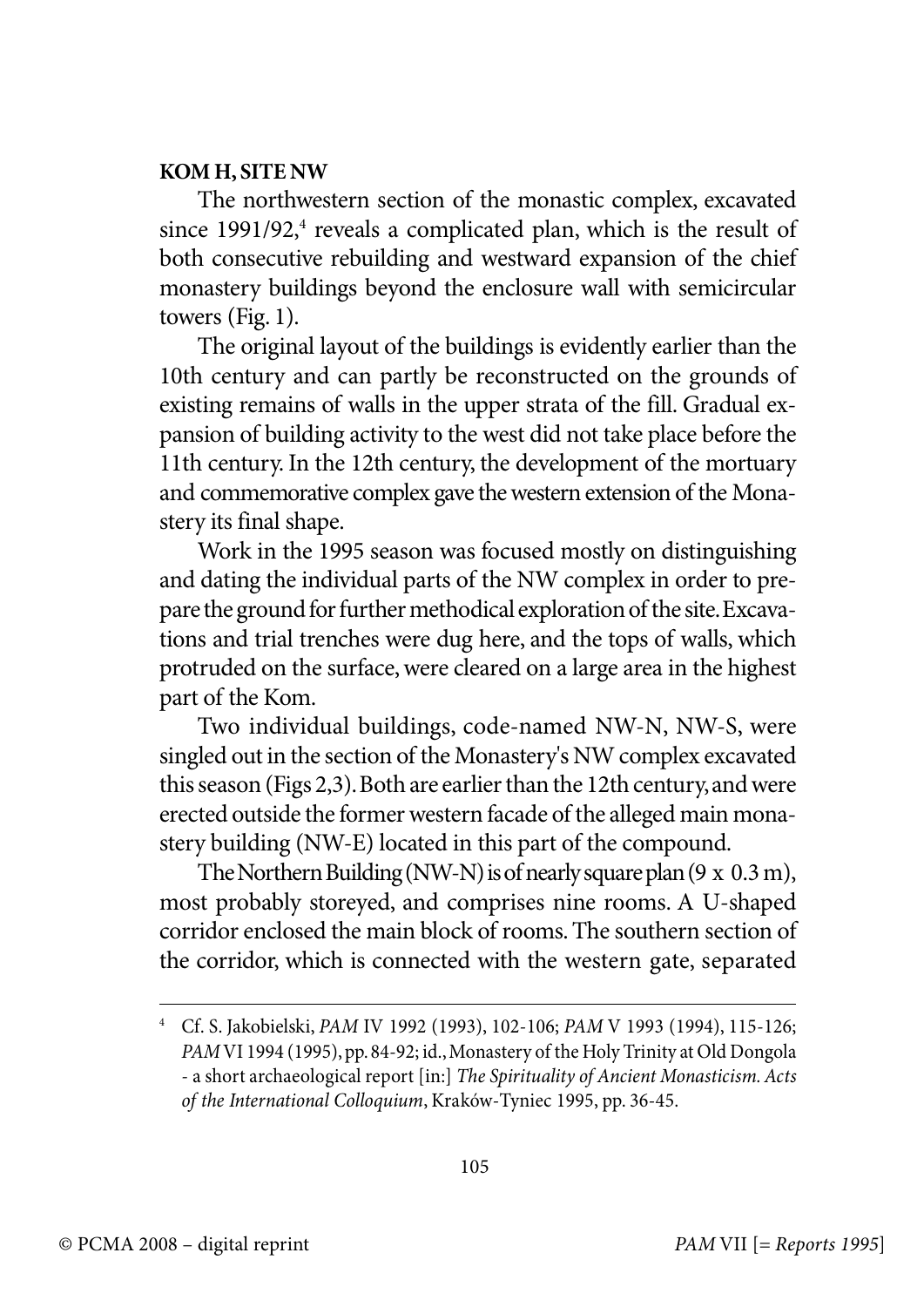

Fig. 2. Western part of Kom H. 10th century structures, or earlier.

106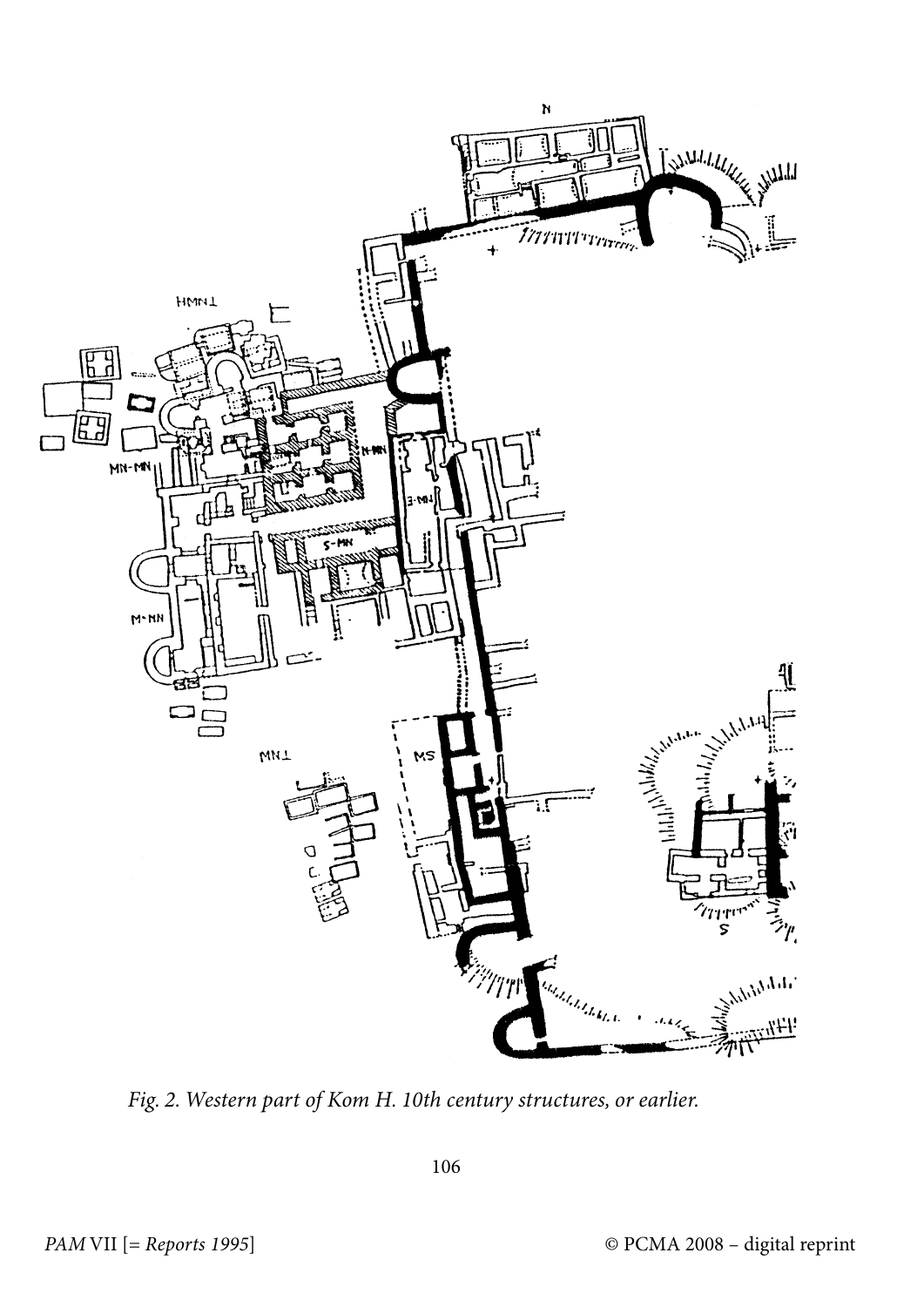

Fig. 3. Western part of Kom H. 11th century structures.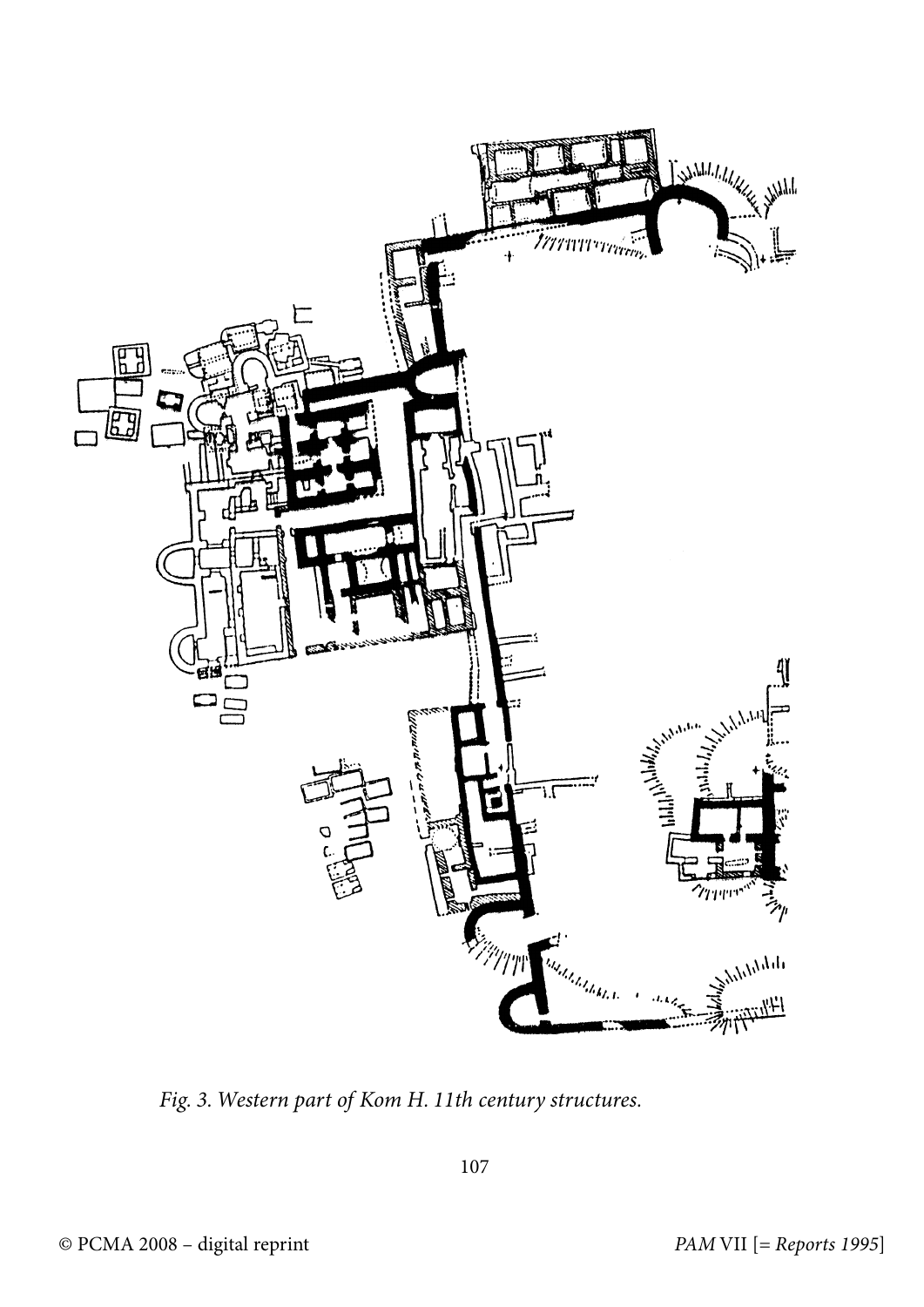Building NW-N from NW-S. The Northern Building was gradually enlarged and rebuilt, and was later incorporated into the commemorative area with crypts located underneath (NW-NW).

The Southern Building of slightly irregular plan (12 x 7 m) originally contained six rooms, all barrel vaulted. The vaults carried some remains of an upper-storey floor paved with terracotta tiles measuring 0.23 x 0.18, the floor was 4.65 m above the basement floor level. A small staircase of the late Christian period was arranged on the upper storey, in a room in the northeastern corner of the building.

The Building NW-S gradually expanded to the south (where four rooms were added) and to the west, where a small courtyard was created with an additional gate leading to the south, i.e., to the TWH cemetery.

It is rather difficult at this stage of the investigations to establish the use of the building in question. Judging from its further rebuilding, one may consider, however, residential use (an episcopeion adjoining the Monastery?). To its west, the large room 20 was built (8.5 x 5 m) with numerous niches in the walls and narrow (slot) windows in the western wall; it was perhaps a meeting-hall. On the north it adjoined the rooms by the former gate, whose character now changed (Figs 4, 5). A doorway was cut in the southern wall of room 17, enabling access to it from the hall. This entrance was sheltered by a screen wall, 1.80 m high, and in the southwestern corner of room 17 a small latrine was arranged. It could have been cleaned through a hole in the lower part of the wall, but only from the adjoining room 16, now inaccessible from room 17. Two other latrines, used in the later period, were situated in semicircular towers built together with an elongated entrance corridor in the 12th century (room 21). When the southern entrance to it was closed, several masonry containers for provisions were built in between pilasters alongside its eastern wall, and it evidently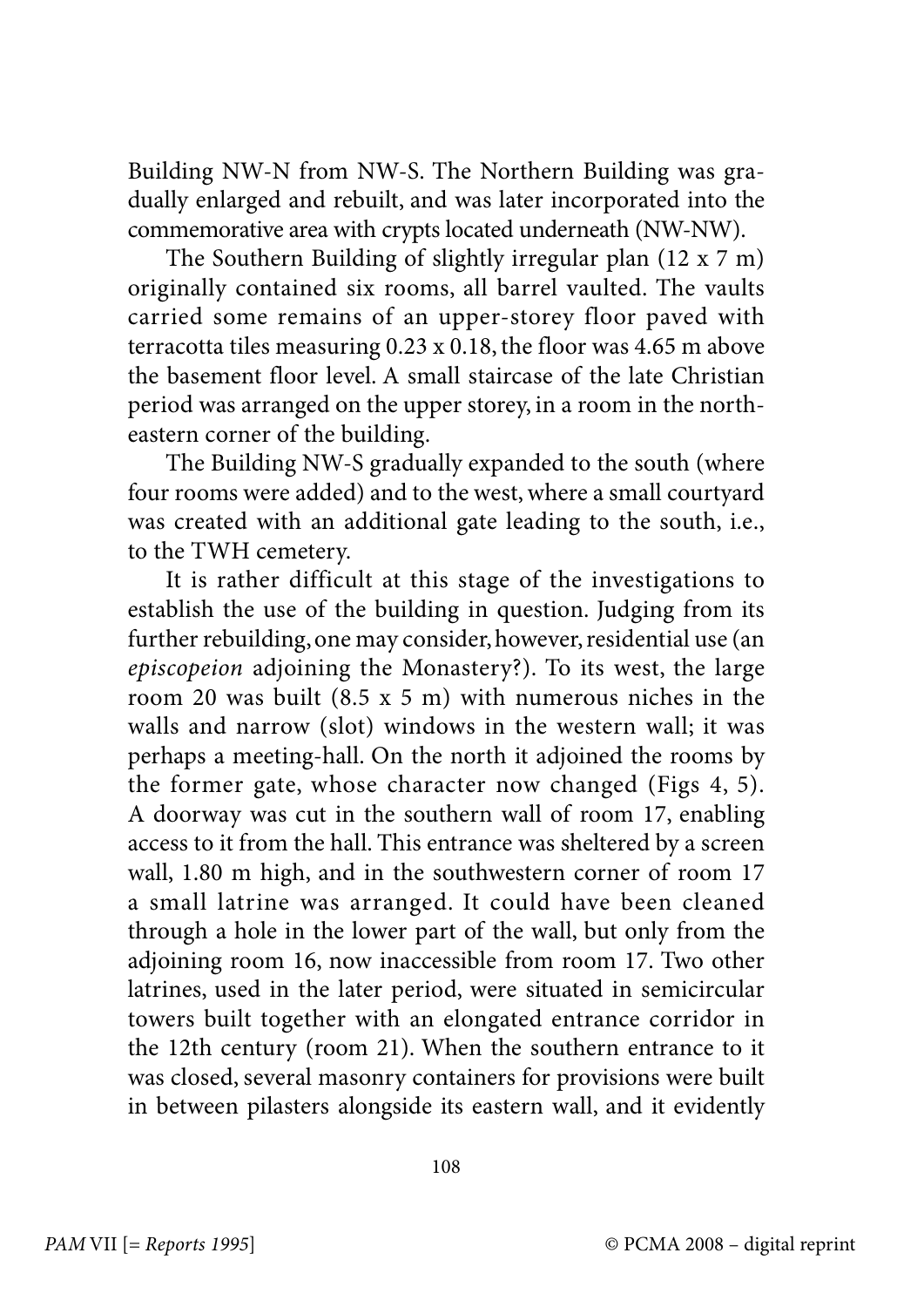

Fig. 4. Western Part of Kom H. Late 11th century structures.

109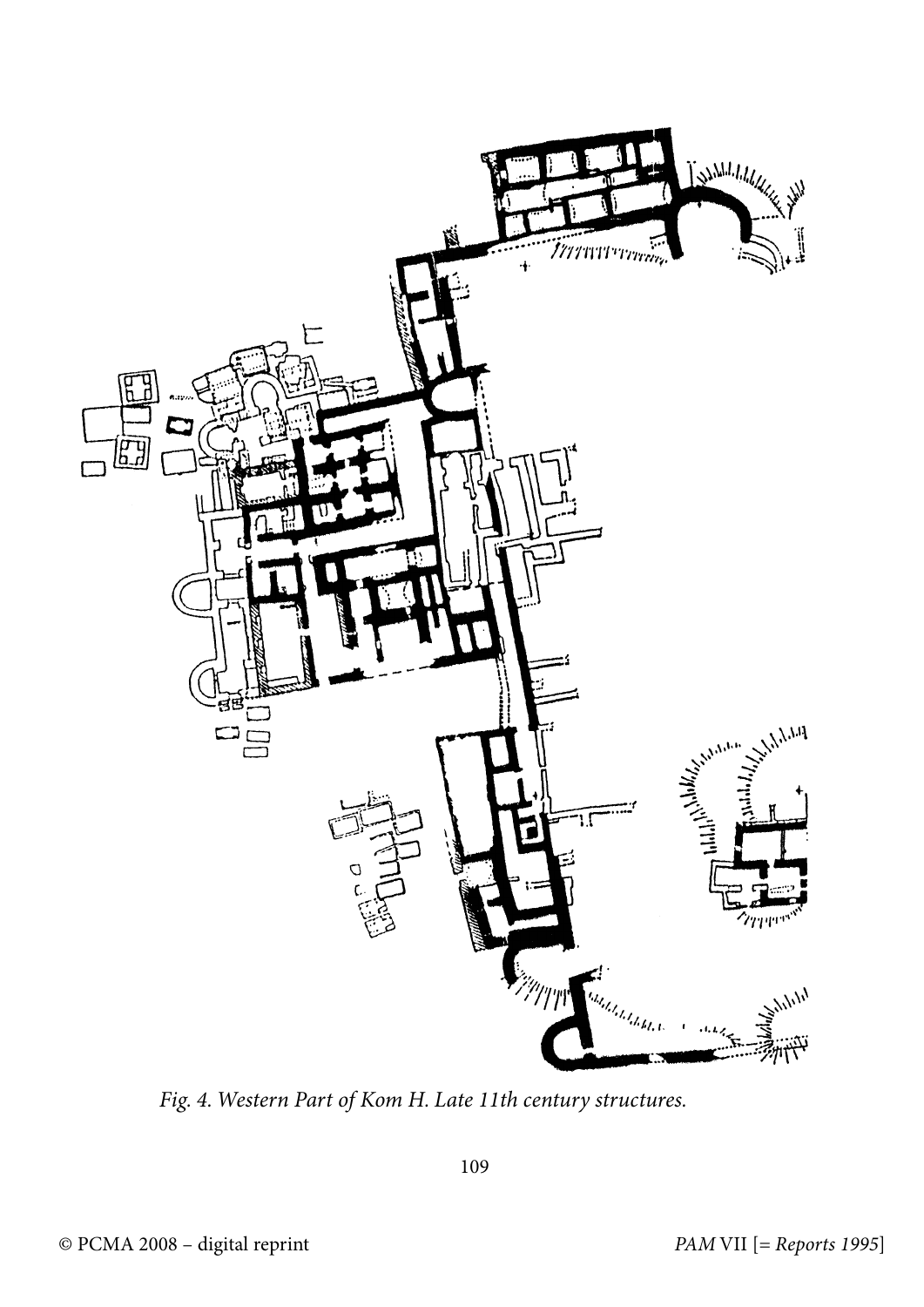

Fig. 5. Western part of Kom H. 12th century structures with later additions.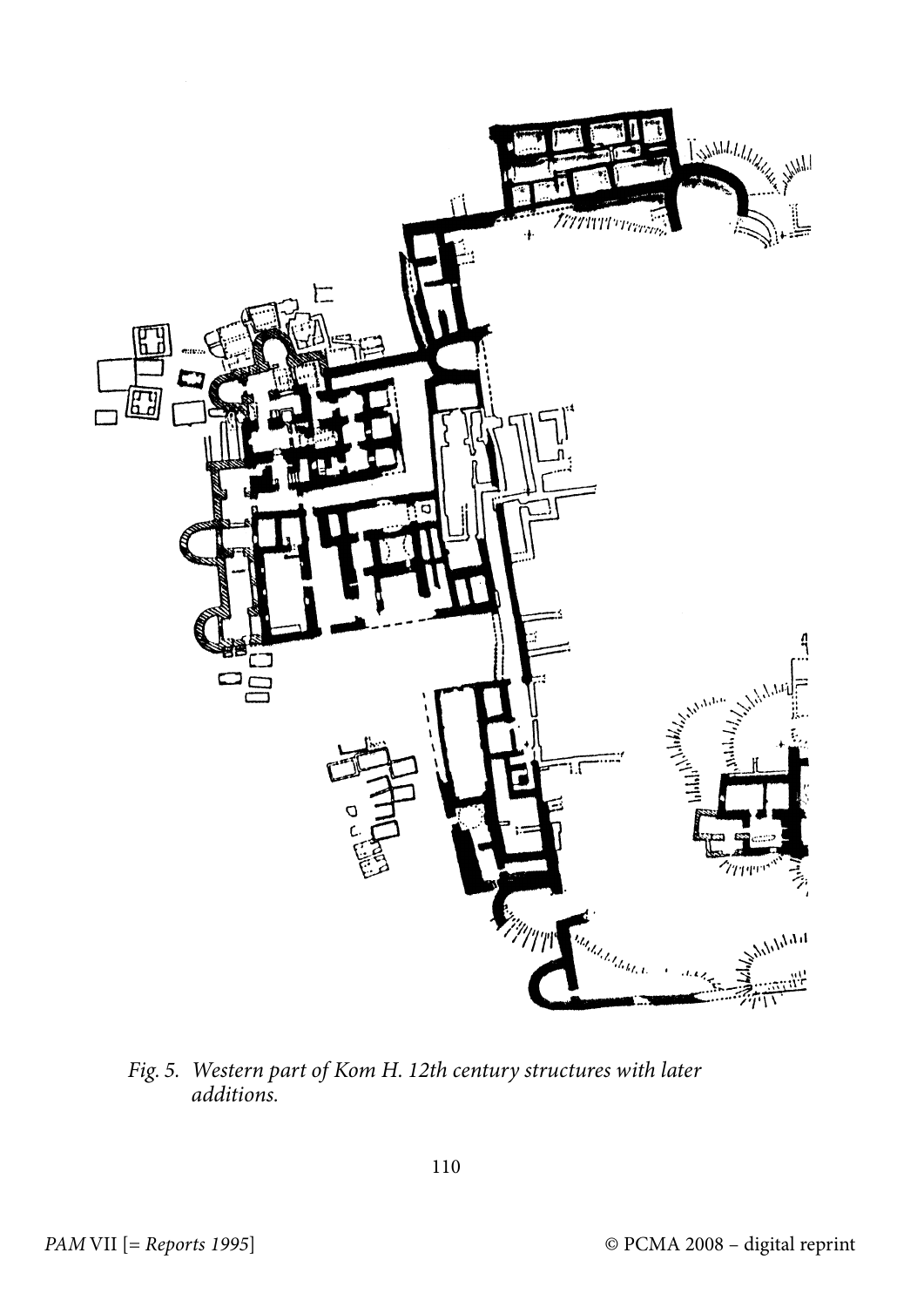became a storeroom. In the 14th century, the hall was used as a kind of dump for waste thrown from the upper storey.<sup>5</sup>

The rebuilding and adjustments in the NW complex in the 12th century integrated the two mentioned buildings into one whole and formed (together with the mortuary-commemorative section)<sup>6</sup> one large nearly rectangular building (27.5 x 22 m) with an upper storey located on top of barrel vaults (Fig. 5).

Several structures mapped on the top of the hill, in the area of Building NW-E, once believed to be the remains of the upper storey of this building, turned out to belong to the latest (14th century) stage of building activity. They were created for the most part after serious damage to the NW complex and its subsequent levelling, when the ground floor rooms were on the whole intentionally filled with rubble. Their foundations correspond roughly with the level of the upper storey of the older buildings, but the position of preserved thresholds clearly indicates that they were constructed after the area was levelled.

In the southwestern section of the monastic compound, another two-storey building (SW) was distinguished, measuring originally 18 m along the N-S axis.<sup>7</sup> It protrudes from the western facade of the monastery in a similar way as building NW-E, and may possibly date from the same time; successive rebuilding also expanded it to the west and south. An unusual feature is a doorway, lined with ashlar sandstone blocks, leading to it from the west. Part of a wooden beam from the lintel is still preserved. A complete staircase (2 x 2 m) is preserved in the central part of the building. Two rooms adjoining the building on the south (SW.1, SW.2) revealed very interesting murals.

It is somewhat strange that both described complexes received painted decoration as late as the 12th century. The decoration is not

<sup>5</sup> Cf. S. Jakobielski, PAM VI 1994 (1995), p. 86.

<sup>6</sup> For a study of this complex cf. B. Żurawski, Mortuary Complex on Kom H at Old Dongola, Nubica III, 2 (1996), in print.

<sup>&</sup>lt;sup>7</sup> The extent of the building remains to be recorded.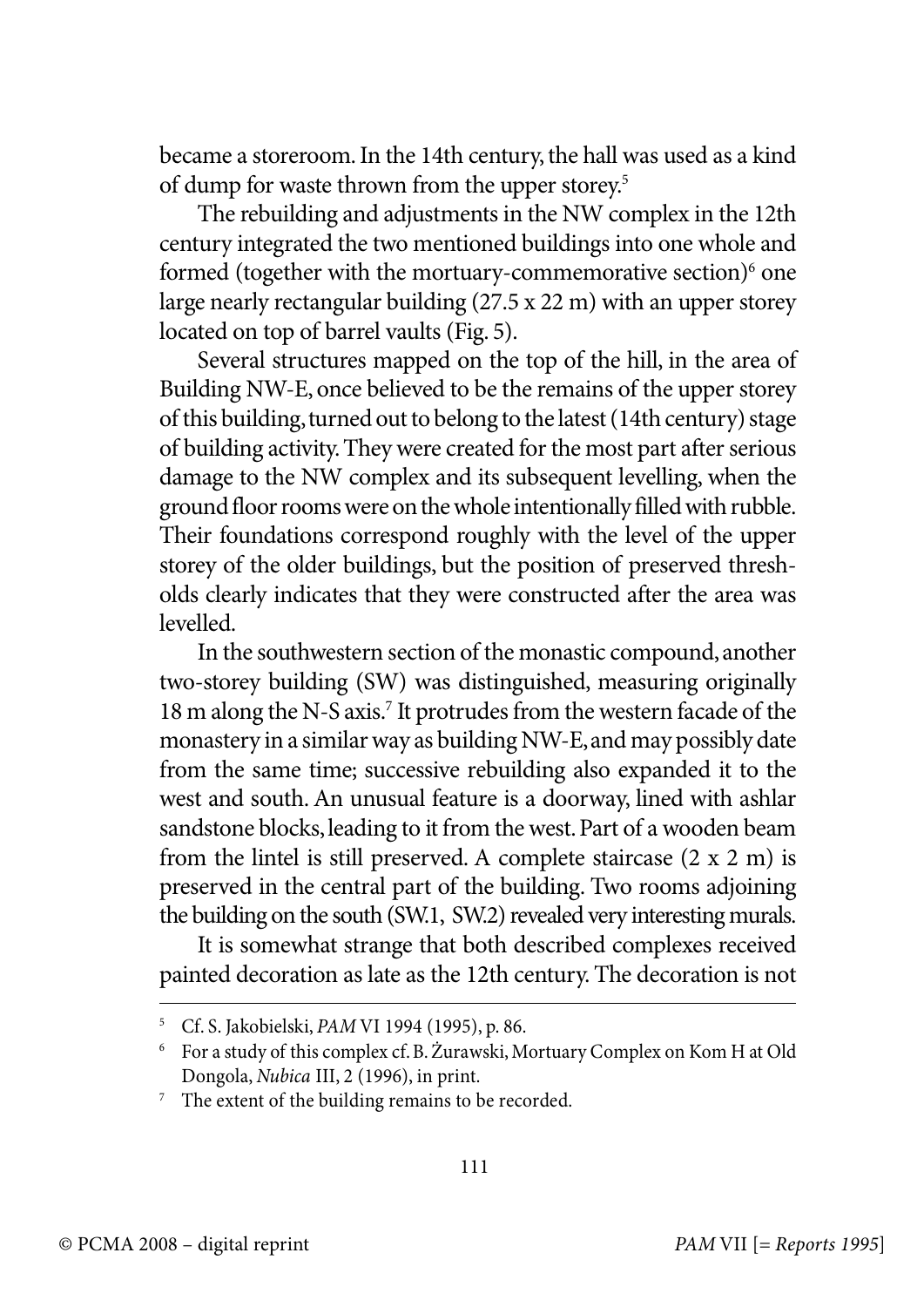

Fig. 6. Nursing Virgin enthroned, 12th century mural painting from the Monastery on Kom H. Drawing W. Chmiel.